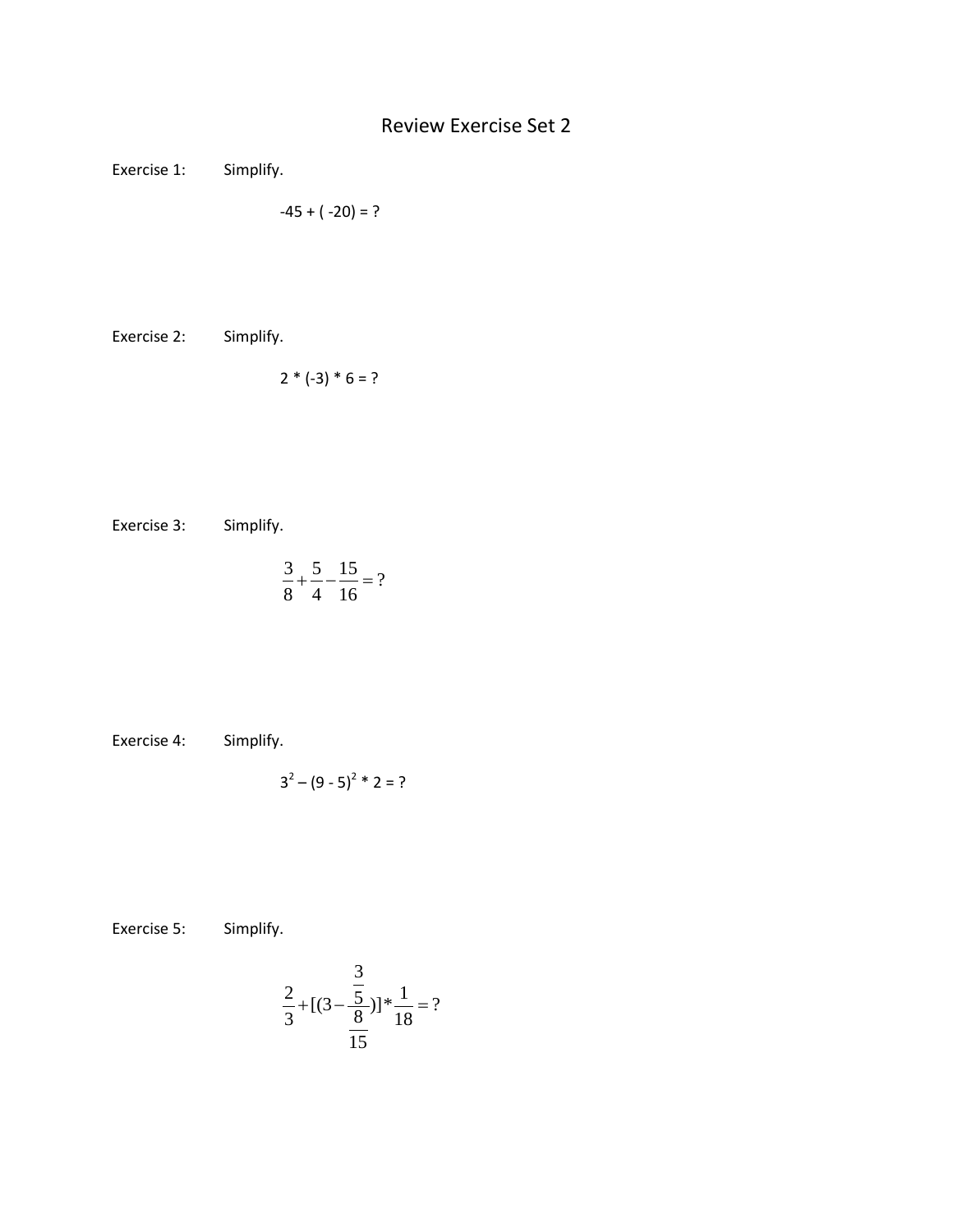## Review Exercise Set 2 Answer Key

Exercise 1: Simplify.

$$
-45 + (-20)
$$
  
= -(-45) + (-20)   
= -(45 + 20)  
= -65

Since both numbers are negative, we would add the absolute value of both numbers together and keep the negative sign.

## Exercise 2: Simplify.

$$
2 * (-3) * 6
$$
  
= 2 \* (-18)  
= - 36

The order in which you multiply the numbers does not matter since multiplication is commutative. However, you must be careful with the signs of the numbers. The product of a negative number and a positive number will be negative.

## Exercise 3: Simplify.

$$
\frac{3}{8} + \frac{5}{4} - \frac{15}{16}
$$
  
=  $\frac{6}{16} + \frac{20}{16} - \frac{15}{16}$   
=  $\frac{26}{16} - \frac{15}{16}$   
=  $\frac{11}{16}$ 

Exercise 4: Simplify.

$$
32 - (9-5)2 * 2
$$
  
= 3<sup>2</sup> - (4)<sup>2</sup> \* 2  
= 9 - 16 \* 2  
= 9 - 32  
= -23